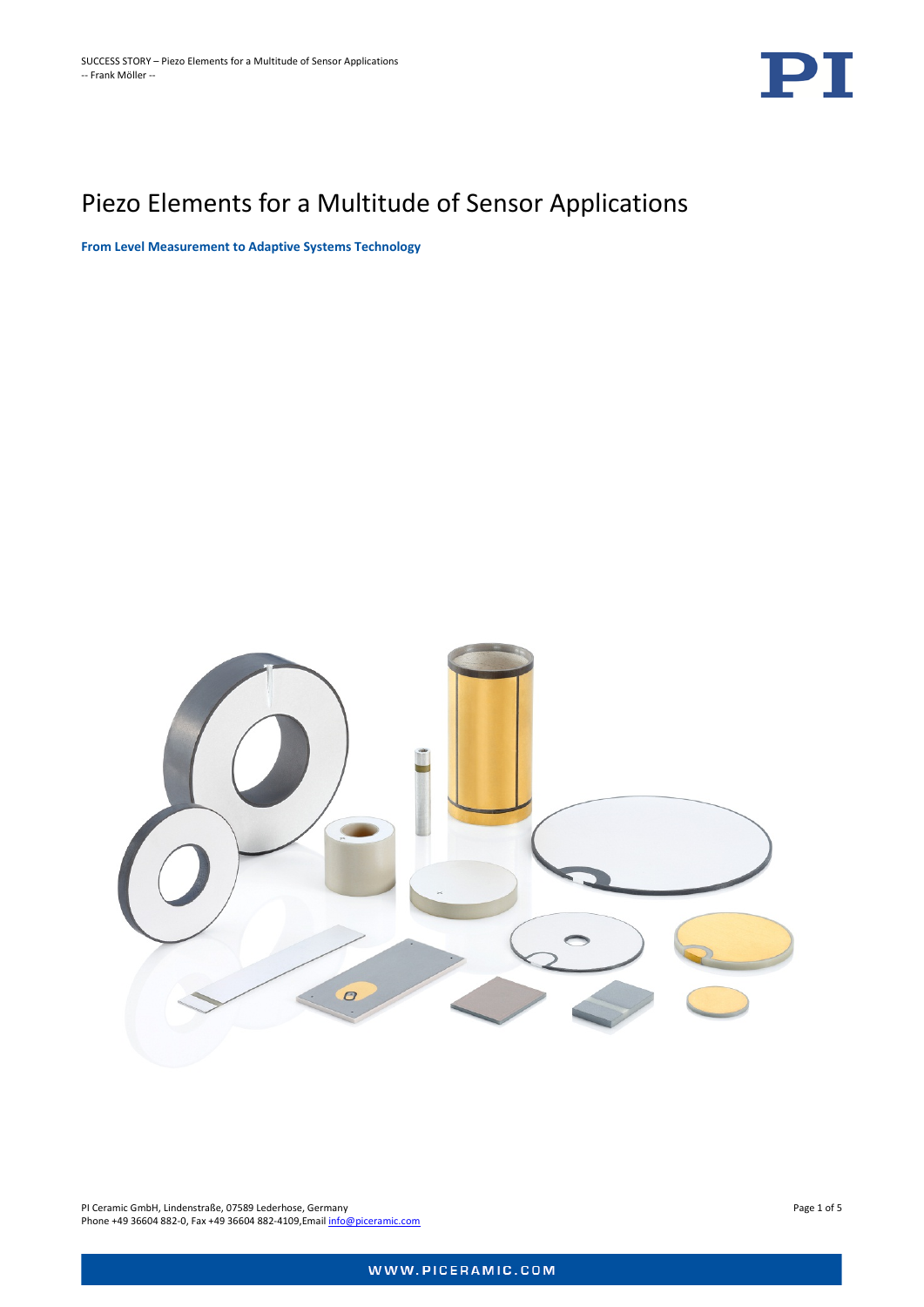#### The Piezo Effect

Piezoelectric materials can produce an electric voltage when a force is applied to them (piezo effect), and they can change their dimensions when an electric field is applied (inverse piezo effect). They convert mechanical power into electrical power and vice versa; they are also referred to as transducers. While the inverse piezo effect can be used for actuator applications, the direct piezo effect or a combination of both effects lends itself to the manufacture of sensors. The piezo effect is based exclusively on displacements within the crystal lattice of the piezoelectric element. It is therefore not subject to any mechanical friction or wear in the classical sense and is highly sensitive. Even the smallest deformations directly produce a measurable charge displacement, and conversely, a small electrical voltage produces an immediate displacement of an actuator. This opens up a multitude of potential applications, starting with ultrasonic, force or acceleration sensors up to complex adaptive systems.

Generating and detecting ultrasound, for example, is a classic piezo application because piezo elements start to oscillate when an AC voltage is applied. The short response times and the resulting high dynamics allow high oscillation frequencies of up to 20 MHz. Ultrasound is sound with frequencies above the range of human hearing frequencies, in other words starting at around 16 kHz. This frequency range is used for many purposes in industry, medical engineering, and research. Applications range from distance measurement and object recognition, filling level or flow measurements, through high-resolution material tests, up to medical diagnosis and therapy. Piezoceramics can be cost-effectively manufactured in any shapes and thus offer tailor-made solutions for different applications.

### Flexible in Respect to Frequency and Design

The piezo elements from PI Ceramic are suitable for a multitude of ultrasonic applications. These can be generally classified in mainly sensor applications for frequencies of up to 20 MHz and power ultrasound, in which the energy densities are higher.

Here, the piezo elements carry out considerable mechanical work; they crush kidney stones for example or remove plaque, provide the mechanical energy for cleaning baths as well as for industrial welding and bonding. The typical frequencies of power ultrasound are between 20 and 3000 kHz.



Fig. 1 Many variants of piezo elements are possible, e. g. tubes, disks, benders, shear elements or translators, which makes it easy to adapt them to the respective application

With piezo components, different geometric variants and resonant frequencies can be realized in addition to the material selection for the respective application (Fig. 1); components such as piezoceramic rings, piezo tubes and shear elements with standard dimensions can be delivered on very short notice on the basis of semifinished products in stock. Geometries beyond the standard dimensions are also available upon request.

PI Ceramic furthermore ensures integration in the final product. This includes the contacting of the elements according to customer specifications as well as mounting in provided components, gluing or potting of the ultrasonic transducers. To measure the flow, filling level and force or acceleration, customized sensor components are manufactured that can be easily integrated in the respective application.

#### Level Measurement

The application areas of piezoelectric components in industrial sensors vary widely: ultrasonic delay measurement, for example, uses the direct as well as the inverse piezo effect. A typical application is the measurement of filling levels (Fig. 2). The piezo transducer is placed outside of the medium to be detected and works as a transmitter and receiver. It emits an ultrasonic pulse that is reflected by the filling medium. The propagation time required is a measure of the distance travelled in the empty part of the container. This makes non-contact measurements possible in which the filling level of liquids as well as of solids, e.g. in silos, can be measured through distance measurement. The resolution or accuracy depends on how good the ultrasonic pulse is reflected by the respective surface.

PI Ceramic GmbH, Lindenstraße, 07589 Lederhose, Germany Page 2 of 5 Phone +49 36604 882-0, Fax +49 36604 882-4109,Email [info@piceramic.com](mailto:info@piceramic.com)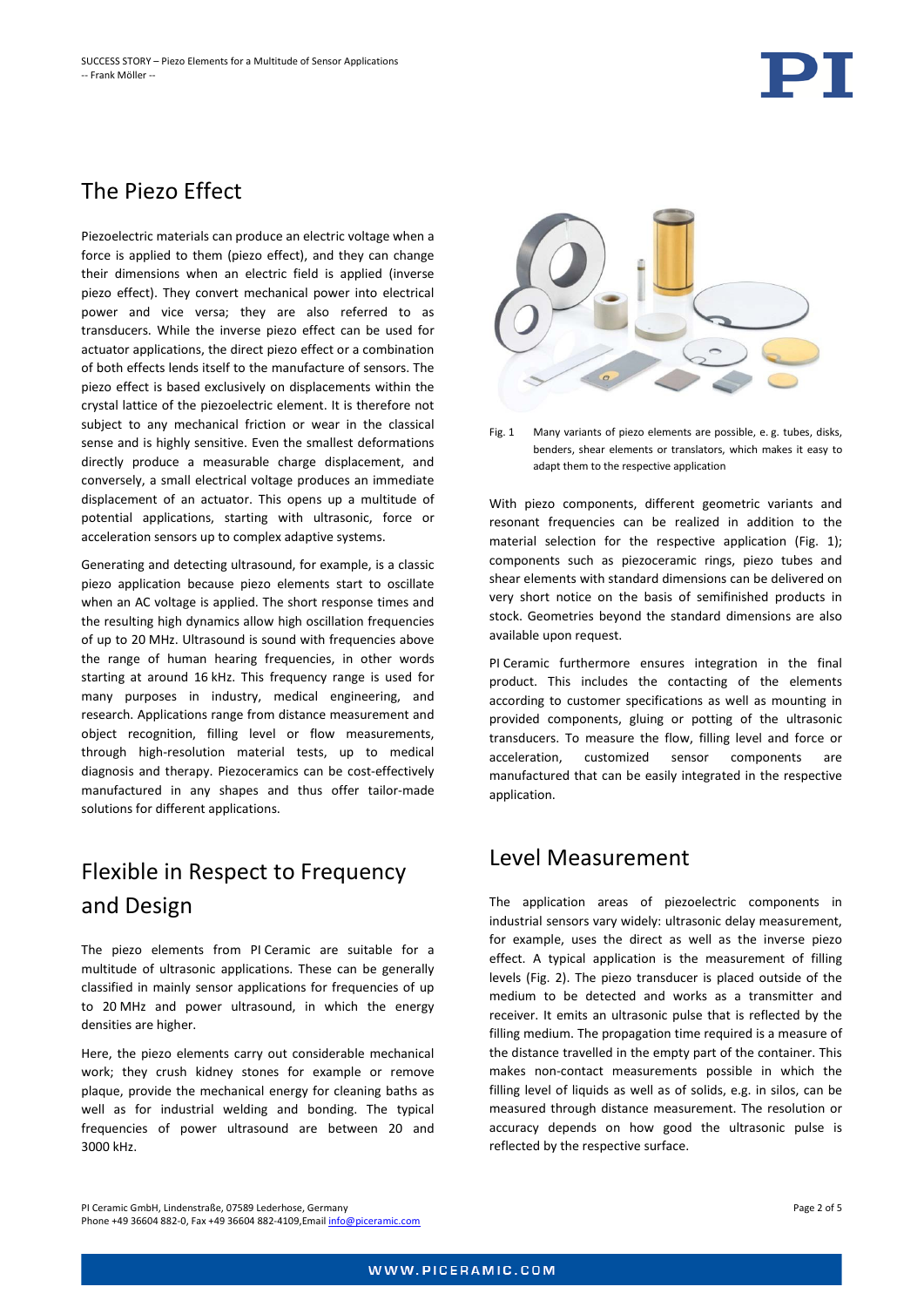



Fig. 2 A typical application for propagation time measurement is the measurement of filling levels

Piezo elements can be used as level switches in so-called submersible transducers or tuning-fork sensors (Fig. 3). These are then placed at different heights of the container. The piezo transducers excite a tuning fork at its natural frequency.

When it comes into contact with the medium, the resonant frequency shifts and the shift is electronically analyzed. This method is very reliable and completely independent of the type of filling medium.



Fig. 3 Example of a tuning fork for filling level measurement

#### Air Bubble Detection and Flow Measurement

In monitoring dosing and filling systems, it is often necessary to ensure an undisturbed flow without air or gas bubbles. This is done with so-called ultrasonic bubble detectors. The piezo elements in these sensors serve to generate and receive ultrasonic waves. The sensors are mounted on the outside of tubes and operate without coming into contact with the transported medium; they therefore do not interfere with the flow rate, nor is there any danger of contamination, and a continuous quality monitoring is ensured.

Similar advantages are found with flow measurement. This is based on the time difference during the alternate transmission and receiving of ultrasonic pulses in and against the flow direction (Fig. 4).



Fig. 4 The flow measurement is based on the alternate transmission and receiving of ultrasonic pulses in the direction of flow and in the opposite direction

Here, two piezo transducers operating as both transmitter and receiver are arranged diagonally to the direction of flow. When using the principles of the Doppler effect, the phase and frequency shift of the ultrasonic waves which are scattered or reflected by particles of liquid are evaluated.

The frequency shift between the reflected wavefront emitted and received by the same piezo transducer is proportional to the flow speed. Many other tasks can be effectively solved in a similar way, such as object recognition or high-resolution material tests.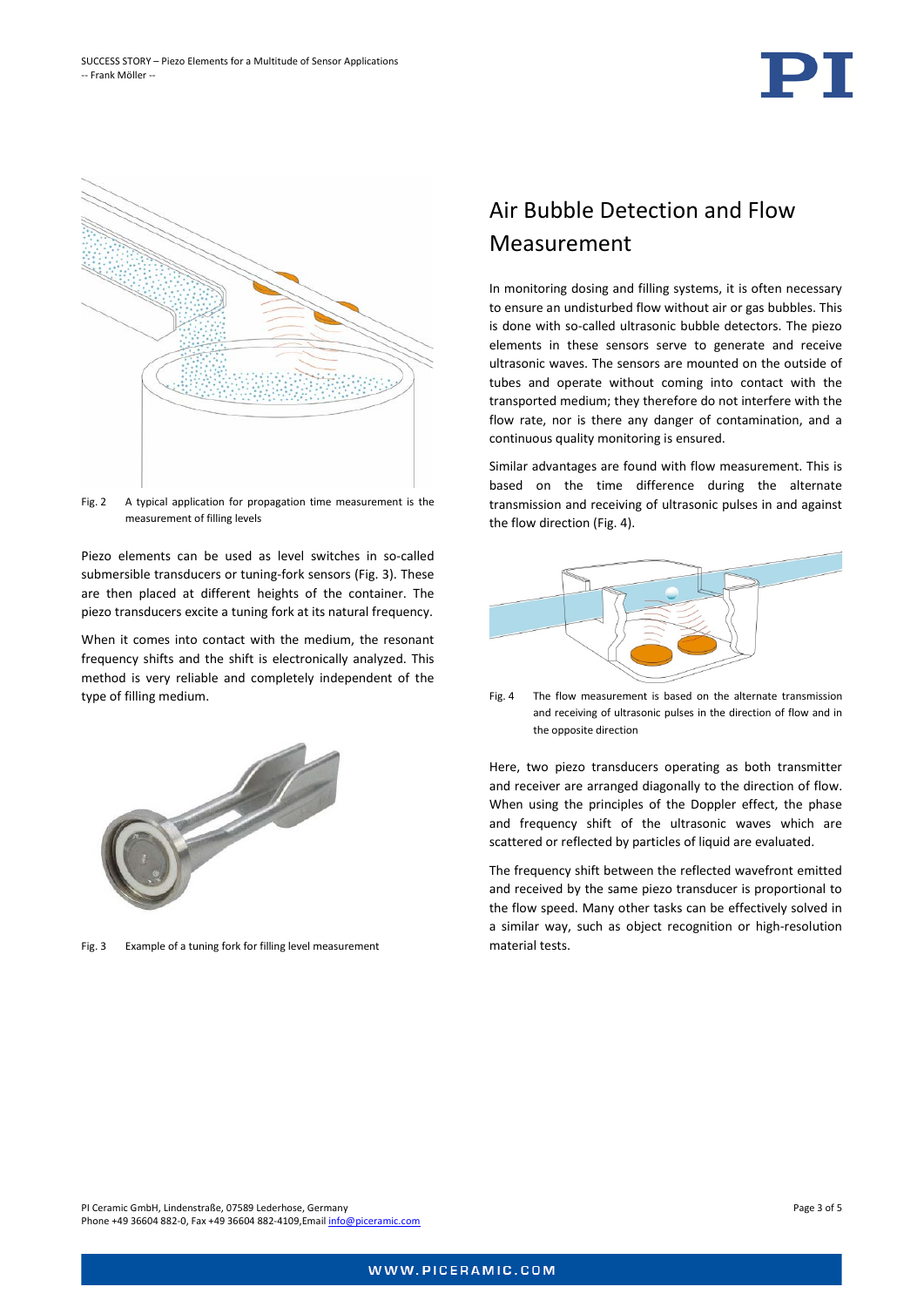

## Acceleration Sensors and Force **Transducers**

Ultrasound does not always play a role in sensor applications of piezo elements. A typical example of this is piezoelectric acceleration sensors. At their heart is a piezo element that is connected to a seismic mass. If the overall system is accelerated, this inert mass amplifies the mechanical deformation of the piezo disc and thus increases the measurable voltage created by the piezo effect.

The sensors detect accelerations in a broad range of frequencies and dynamics with an almost linear characteristic over the complete measurement range. They are suitable for measuring dynamic tensile, pressure and shear forces. They can be designed to be very stiff and can also measure highly dynamic forces. The very high resolution is also typical.

### A Combined Discipline: Adaptive Systems Technology

A special type of sensor application is energy harvesting. With the DuraAct patch transducer (Fig. 5), a very versatile piezoelectric device is now commercially available that will find wide application both in industry and in research. A special manufacturing method makes the ceramic extremely bendable, which allows it to be attached to moving structures, where it gets deformed and thereby generates charge transfers that can be used as electric energy.



Fig. 5 Sensor, actuator or both: DuraAct piezoelectric elements

Another current example are adaptive systems technology solutions, in which the DuraAct transducer can be used as both sensor and actuator. These systems can be used to measure interfering vibrations and compensate them at the same time. In turn, Structural Health Monitoring involves generating vibrations and measuring their propagation in material structures. A changed vibrational pattern shows failures in the structure even before fissures arise, e.g. in machine parts, bridges, wings, etc.

At the heart of the transducer is a piezoceramic film with an electrically conductive layer applied to each side. This construction is then embedded in a flexible polymer strip. The advantages of this design are multiple: the piezoceramic is electrically insulated, mechanically preloaded, and, out of the basically brittle ceramic, a unit is created which is so robust that it can be affixed to surfaces with bending radii as low as 20 mm (Fig. 6).



Fig. 6 Bending radii of up to 20 mm can be easily realized with DuraAct patch transducers

The transducers can simply be glued to a surface, or they can be integrated directly into a structure or structural material. Custom transducer geometries are also possible for this structure, as is customization of the shape and thickness of the ceramic to perfectly fit the specific bending radius required. The same is true for the electrical connections. Once again, piezoelectric elements prove their versatility, which will continue to open up further areas of application for them in sensor technology.